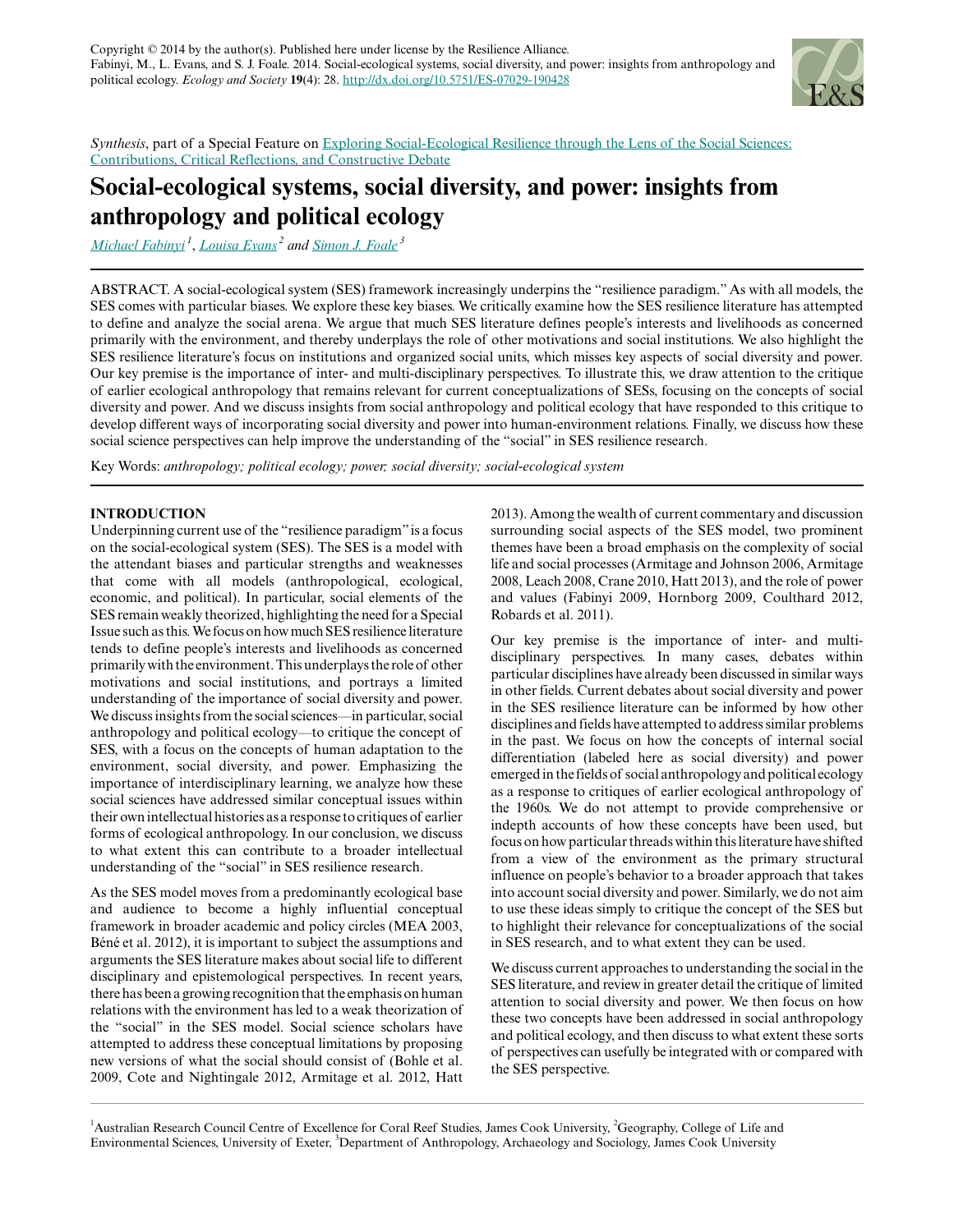#### **Depicting the social in resilient social-ecological systems**

While the concept of resilience has foundations in many fields, including psychology, education, and health, it is primarily in the environmental sciences that the resilience of systems rather than individuals has come to the fore. Resilience describes a system property—so, a resilient system can absorb disturbance without undergoing structural and functional change. Resilience thinking or science refers to the many concepts used to describe processes of change that differ from mainstream thinking about "the balance of nature" and the linear relationship between exploitation and collapse (Scoones 1999, Walker et al. 2004, 2006, Abel et al. 2006, Folke 2006, Walker and Salt 2006). As Duit et al. (2010) articulate, resilience thinking is not a unitary concept. It is employed in multifaceted and diverse ways. Resilience scholars do not necessarily subscribe to all concepts within resilience science, nor do they suggest that change always occurs in a nonlinear, adaptive way. They do argue, however, that acknowledging that change can occur as described in resilience science has important implications for how we understand, interact with, and govern the environment. And in this endeavor, they almost always take a systems approach.

A focus on the resilience of SESs has gained considerable traction in the last decade. The idea of a tightly coupled SES emerged in parallel with resilience thinking (Berkes and Folke 1998). In an SES, feedbacks between social and ecological processes mean that any separation between the two is artificial. As articulated by Berkes and Folke (1998) in *Linking Social and Ecological Systems*, this systems approach emerged in opposition to mainstream utilitarian views in natural resource management and the commodification of nature. "The systems approach is replacing the view that resources can be treated as discrete entities in isolation from the rest of the ecosystem and the social system" (Berkes and Folke 1998:2). It emphasizes that humans are a part of nature, not external to and dominant over it. The SES framework is only one articulation of this alternative viewpoint. Dualist depictions of nature and culture had been critiqued in the social sciences arena many years earlier (Strathern 1980, Cronon 1995, Descola and Palsson 1996). But such views were not accepted in conventional ecology at the time (Berkes and Folke 1998).

As another perspective of relevance to natural resource management, resilience merged with ideas about the SES, and the two are now effectively synonymous (Gunderson and Holling 2002). As with any conceptual model, the SES resilience framework comes with attendant biases. While recent literature is more diverse (as we discuss at the end of the paper), we argue that such biases remain strong influences in much SES resilience thinking. We identify three main biases: (1) the tendency to assume that within an SES, people's knowledge, values, and livelihoods are concerned primarily with the environment; (2) the tendency to aggregate or homogenize social complexity and thereby assume that people's interests, expectations, and experiences are the same; and (3) the value-laden use of resilience within the social arena. These biases are manifest in the resilience literature in its corresponding emphasis on (1) simplified notions of human adaptation to the environment and the role of traditional ecological knowledge, (2) institutions and organized social units, and (3) positive attributes associated with resilient SES.

We look at each of these biases in turn before discussing how social anthropology and political ecology have historically addressed similar biases. To exemplify our three points, we provide examples from iconic resilience texts and papers. These publications are still very highly cited in the field, and thus, seemingly continue to provide the foundations of SES resilience research. Focusing on key literature helps with clarity but may simplify the diversity of scholarship now falling under the banner of resilience science. We reflect on some of the more diverse literature at the boundaries or frontiers of resilience science (depending on one's perspective) in our discussion.

## *Human adaptation to the environment*

Globally, millions of people's livelihoods depend directly on the natural environment. Assumptions are often made that the institutions associated with these livelihoods evolve primarily as a means for humans to regulate their use of natural resources. This is prevalent within the SES literature. For instance, the body of research into traditional livelihoods typically describes the evolution of institutions and local adaptive management in terms of ecological knowledge and adaptation to environmental triggers. For instance, Berkes and Folke (1998:17) state, "Useful management lessons come from societies that have survived resource scarcities. These are societies that adapt to changes and learn to interpret signals from the resource stock through a dynamic social-ecological process, thus developing flexible institutions to deal with resource management crises." This statement is not incorrect but is arguably a narrow interpretation of institutional change focused on the role of environmental influences. Such interpretations have colored the lens of much empirical work, contributing to, we argue, an incomplete understanding of institutional emergence and evolution.

The iconic works of Johannes (1978, 2002), Berkes (1999), and colleagues (Berkes et al. 2000) have informed much discussion in the SES resilience literature about the potential for traditional knowledge to inform adaptive management and traditional institutions, such as taboo systems, to function as conservation tools (Castro and Nielson 2001, Olsson and Folke 2001, Drew 2005, Cinner and Aswani 2007, Davidson-Hunt and O'Flaherty 2007). Some of this literature acknowledges that these institutions were not necessarily designed for conservation purposes *per se*, but it still often portrays them as emergent primarily from environmental influences. There continues to be considerable interest in documenting local people's knowledge of environmental quality and change, on the assumption that this knowledge (or lack of) significantly influences people's norms and practices (Kittinger 2013). This perspective reflects the functionalist approach of early ecological anthropology (see *Early ecological anthropology*). Consequently, the socio-political and cultural origins of many local institutions are underplayed or overlooked. Other research has documented how many institutions emerge to maintain a particular socio-political status quo rather than to manage or conserve resources (Kremer 1994, Vedeld 2000, Neiland et al. 2005). For instance, research shows how the opening and closure regimes of traditional taboos are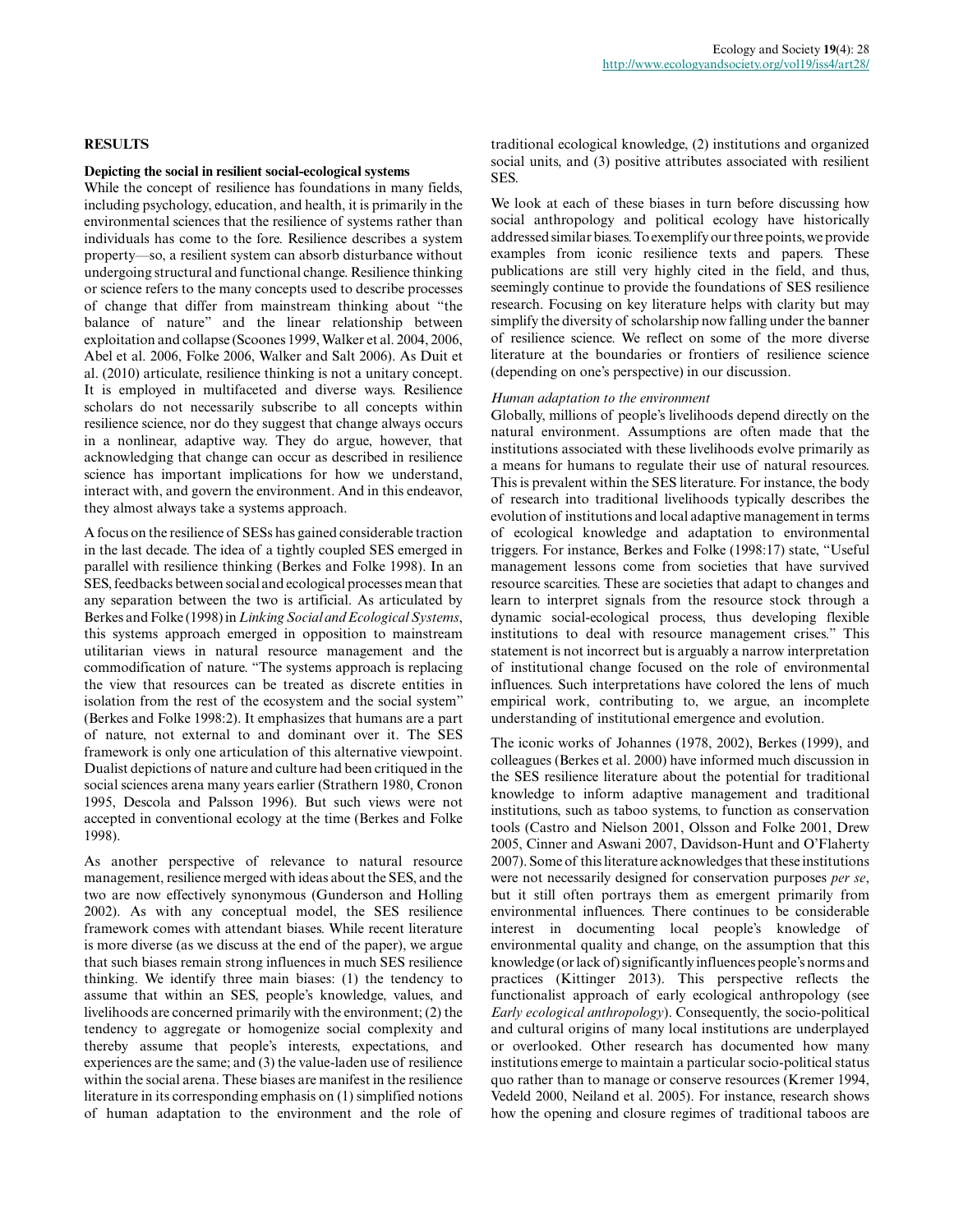related primarily to cultural practices, such as death and feasting, or social needs, and are not typically informed by resource status or other environmental cues (Carrier 1987, Lieber 1994, Foale et al. 2011, Cohen and Foale 2013). For example, Glaesel (1997) suggests that many traditional practices linked to fisheries in East Africa are to appease spirits associated with health and safety at sea. And Chouin (2002) argues that sacred forests are sociopolitical artifacts used to maintain social order and manage conflict—they are revered because ancestors and leaders are buried there, not because of their natural attributes or importance in protecting biodiversity. Because of the potential secondary benefits of these cultural norms for resource management and biodiversity conservation, they are often reconstructed by scientists as community-based management institutions. "Greenwashing" these political, social, and cultural practices may obscure the impacts they have on different social groups, and misrepresent the reasons why they do or do not function effectively for secondary purposes such as environmental management.

#### *Emphasis on organized social units and institutions*

The SES resilience literature is increasingly informed by and intricately linked with the work of scholars such as Elinor Ostrom, Oran Young, and Francis Westley, who deal with the human dimensions of social and ecological dilemmas (Ostrom 1990, Young 2002, Westley et al. 2006). However, combining these perspectives with an SES approach means that the social is typically viewed in terms of organized social units, such as agencies, committees, and communities, and system structures, particularly institutions, rather than human agency and political and cultural relationships. For example, in putting forward a heuristic for analyses of SESs, Berkes and Folke (1998:17) explain that "the level of analysis is not the individual or the household but the social group, which could be a small community, a district, a tribal group or a regional population." The authors acknowledge that "even within the smaller, geographically bounded case-study areas, there will be considerable complexity in the user communities..." (Berkes and Folke 1998:17). Nevertheless, compared with the highly disaggregated social analyses found in political ecology and anthropology, the analytical lens recommended by resilience scholars emphasizes consensus and homogeneity over contestation and difference (Hatt 2013). According to Ostrom's (1990) institutional design principles, small group sizes and community homogeneity are desirable because they are associated with consensus, compliance, and more enduring rules. Similarly, for the purposes of developing institutional theory, the myriad of social differences in communities can be reduced to a few variables on "heterogeneity" (Wollenberg et al. 2007). As articulated by Brown (2014), recent perspectives on community resilience continue to underplay the dynamics of social difference. Bounding ecological knowledge or adaptive capacity to homogenous communities or social groupings neglects the different perspectives, beliefs, values, and experiences of people involved in and affected by resource management (Cote and Nightingale 2012). Social stratifications along the lines of gender, ethnicity, age, and so on are extremely important features of differences in how environmental change and management are administered and experienced by different people. The section *Historical changes* outlines how social science theory has highlighted and dealt with such cleavages.

Institutions have also featured predominantly in conceptualizations of the social in the SES resilience literature. This is indicated by the merging of the resilience and commons literatures (Berkes 2006, Cumming et al. 2006, Folke et al. 2007, Walker et al. 2009, Biggs et al. 2012), the burgeoning concept of adaptive comanagement (Olsson et al. 2004, Plummer and Armitage 2007), and the development of the SES framework for institutional analysis (Ostrom 2007). Institutions reflect social structures. As Coulthard (2012) notes, structural perspectives place emphasis on the external forces that direct people's behaviors. Overemphasis on institutions can create blind spots around issues of agency, which is unevenly distributed and largely about power (see Coulthard 2012 or Davidson 2010 for definitions). Power can be invested in institutions, but much mainstream institutional analysis tends to prioritize consensus and collective action over contestation. For example, much of Ostrom's (2005) work highlighted the importance of collective choice and constitutional institutions whereby people are involved in formulating and perpetuating (through monitoring and enforcement) the institutions that direct their own behavior. These concepts account for power and agency. However, where "resource users" (often understood as a coherent collective) are not involved in collective choice or constitutional institutions, the problem is expressed primarily in terms of lack of compliance and ineffective natural resource management rather than in terms of inequality, injustice, or detrimental impacts on people. Further, in some scholarship on institutions and SESs, institutions are portrayed as distinct from or outside of the social subsystem. Young (2010:379) argues that governance systems are as "complex and dynamic as the social-ecological systems they are created to steer." Is this not inevitable considering that the institutions, policies, and relationships that make up a governance system are part of the SES? Distinguishing institutions or governance systems from the SES suggests that governance systems can be rationally designed, independent of the messiness of people's interests and interactions. Scholars from more critical disciplinary backgrounds, such as Frances Cleaver, argue that the institutional and economic theories informing much of Ostrom's and other's work are apolitical, ahistorical, and highly normative (Cleaver 2000, Cleaver and Frank 2005). Ostrom (1998) herself wrote about the limitations of rational economic behavior models, referring instead to a bounded rationality. Her work does not assume a passive or rational relationship between people and institutions, but in its aim to uncover shared principles of institutional design (a notable, important, and necessary achievement), it does downplay local to global politics and the importance of cultural context and meaning (Agrawal 2005, Crane 2010).

#### *Power and the value-laden use of the term resilience*

Resilience as a system property is inherently value neutral. Both desirable and undesirable system states can be resilient to disturbance. This is represented by the concept of rigidity traps in resilience science (Scheffer and Westley 2007). However, resilience research still tends to associate positive attributes such as diversity, autonomy, connectivity, knowledge, and learning with resilient systems (Berkes and Seixas 2005). Folke et al. (2003, 2005) offer strategies for building SES resilience, including (1) learning to live with change and uncertainty, (2) nurturing diversity in its various forms, (3) combining different types of knowledge for learning, and (4) creating opportunities for self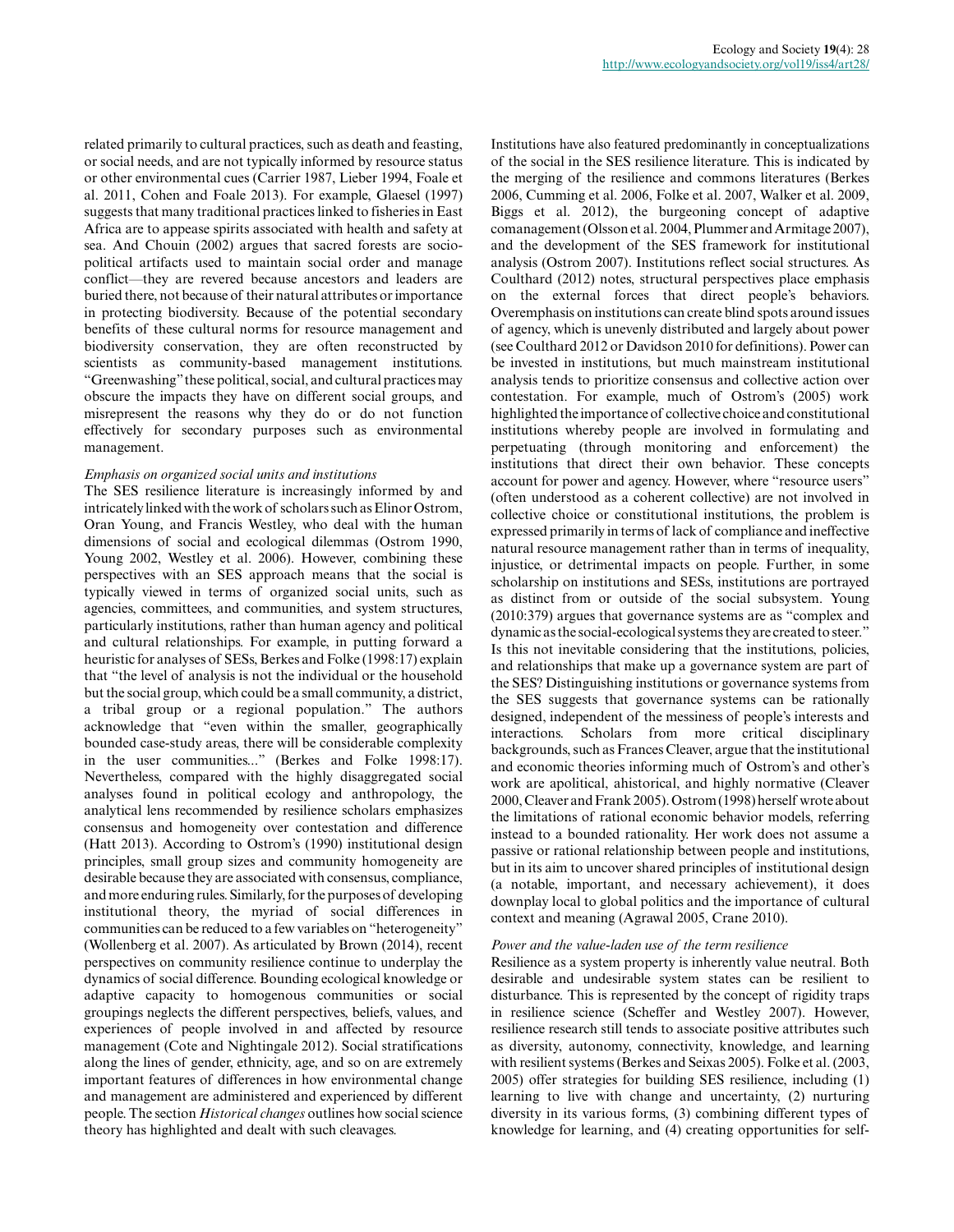organization and cross-scale links. These factors may well build resilience of desirable system configurations, but they are unlikely to be associated with resilient pathologies such as poverty and inequality. Note a recent assertion that "a resilient socialecological system fosters fairness, inclusivity and diversity, pluralism of knowledge, and social learning" (O'Brien et al. 2009:6). Little research has focused on the social factors that enhance the resilience of rigidity traps in SESs. This matters in SESs where the tension between exploitation and conservation of a system can mean very different outcomes for different people across spatial and temporal scales. What is desirable and for whom, how resilience is managed, and who decides are critical questions of power. Even the fundamental question of whether or not there is a "problem" or "crisis" to be managed is often contested (Forsyth 2003, Walker 2004, Cote and Nightingale 2012).

Crane (2010) argues that the resilience of ecological components of a system might be realized at the expense of social or cultural resilience of people whose beliefs and livelihoods are changed through management. Davidson (2010) points to the lack of diversity in the resilience of dominant development pathways such as the free-market system and dependence on fossil fuels (see also Shaxson 2011 for analysis of the long-enduring offshore tax system). And Coulthard (2012) highlights the potential for adaptation for enhanced resilience to significantly reduce people's well-being. Resilience scholars might counter that trade-offs between ecological and cultural resilience or adaptation and wellbeing are an artifact of the scale on which these issues are considered. An SES in which the loss of cultural values will, in the long term, undermine any benefits to ecological status is not a resilient system. Indeed, the nested systems perspective (panarchy) and, for example, the focus on fast and slow drivers require that scholars note relationships and trade-offs across spatial and temporal scales. For example, in her analysis of water management in South Africa, Erin Bohensky documents how a deep time perspective can capture the shifting societal values within which SESs are defined as more or less resilient (Bohensky and Lynam 2005, Bohensky 2008). In practice, even short-term trade-offs between system attributes and individual costs and benefits are meaningful to people and therefore must be acknowledged. As we argue in the *Discussion and Conclusion*, a focus on the societal winners and losers of resilient or transformed SESs could provide a much more politically sensitive approach to resilience science.

## **Historical changes in conceptualizing social diversity and power in social anthropology and political ecology**

Criticisms of the SES model bear strong resemblances to similar criticisms of ecological anthropology of the 1960s. We introduce these historical debates and outline how the fields of anthropology and political ecology addressed some of these challenges related to social diversity and power.

## *Early ecological anthropology*

Building on earlier work in anthropology, notably the "cultural ecology" approach developed by Julian Steward in the 1950s (Steward 1955), much ecological anthropology of the 1960s and early 1970s used a systems approach to understand the interactions between humans and their environments (Harris 1966, Rappaport 1968, Piddocke 1969, Vayda 1974, Lee and Devore 1969). The most prominent example of this approach was Roy Rappaport's (1968) *Pigs for the Ancestors*, which analyzed the ritual practices of a Papua New Guinean highland society in terms of adaptation to the natural environment. Pigs were ritually slaughtered in a grand feast once their population became too high, allowing the pig-to-human ratio to be re-established and the environment to return to its natural carrying capacity. The use of biological concepts such as calories, ecological niche, energy, carrying capacity, and cybernetics became common.

This form of anthropology has been termed functionalism or neofunctionalism. As Orlove (1980:240) noted in an influential critique, "[t]he term neofunctionalism is used because the followers of this approach see the social organization and culture of specific populations as functional adaptations which permit the populations to exploit their environments successfully without exceeding their carrying capacity... [N]eofunctionalists explain specific aspects of social organization and culture in terms of the functions which they serve in adapting local populations to their environments." At the time, many criticisms were leveled at this approach (Friedman 1974, Orans 1975, Sahlins 1978). Broadly, the main charge was that of "ecological reductionism"—captured in Sahlins' (1978) description of this approach as solely concerned with "protein and profit." Ecological reductionism implied that the social organization and culture of these populations were determined by the environment, eliding discussions of other social processes and structures. This also had parallels with broader critiques of "structural functionalist" social anthropology at the time—anthropologists were beginning to acknowledge that the objects of their study were not pristine, isolated communities whose behavior was a function of their social structure but groups of people whose histories were shaped by capitalism, colonialism, and change (Leach 1954, Wolf 1982; see also Bell 2005 for an account of similar critiques leveled at Parsons' vision of functionalism in sociology). More recent critiques by anthropologists of Jared Diamond's (2005) "Collapse" have made similar points (McAnany and Yoffee 2010).

While the critique of "ecological reductionism" had many elements<sup>[1]</sup> (Orlove 1980), we focus on two specific weaknesses that emerged: a lack of attention to social diversity, and a lack of attention to power relations. Firstly, by choosing to focus on local populations as the unit of study—and indeed the unit of natural selection in an overtly evolutionary sense—the neofunctionalist approach neglected internal differentiation, ignoring the diversity of social groups within these local populations. Secondly, as the emerging field of political ecology was to highlight, there was a lack of attention to the broader social, economic, and political structures that these people were embedded in. By focusing on topics such as calories and energy in explaining human adaptation and the emergence of patterns of behavior and institutions, earlier ecological anthropology was neglecting how this behavior was often driven by markets and poverty.

Recent years have witnessed similar charges of functionalism and a lack of attention to social diversity and power in the resilience literature (Hornborg 2009, Hatt 2013). While clearly there are many examples in the SES literature that address social diversity and power relations within human populations in different ways (we discuss emerging examples of this literature in the conclusion), as a theoretical model, the SES model retains both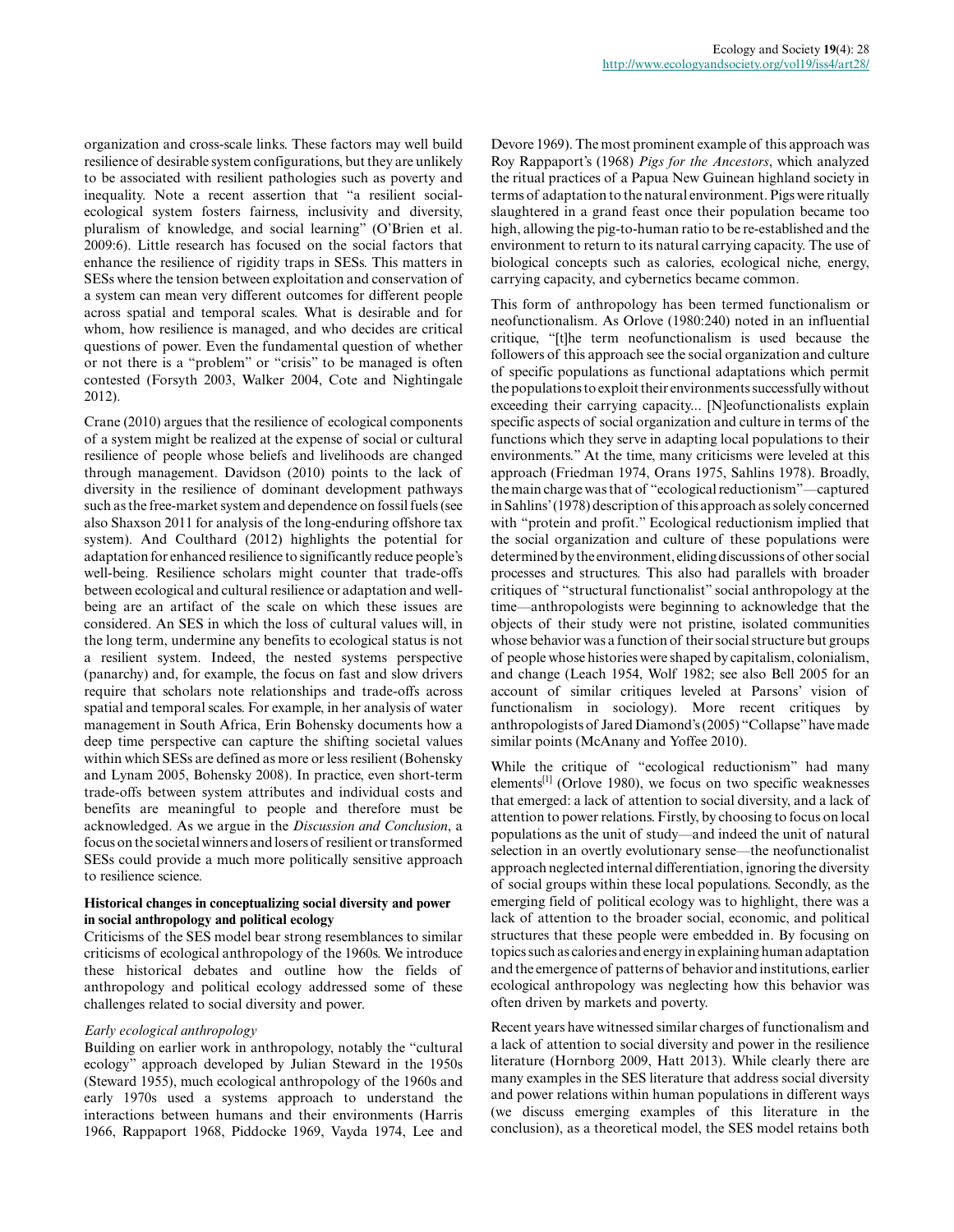of these limitations. By choosing to focus on people's relationship with their environment and how this environment shapes behavior, much work in resilience and SES science has the same theoretical limitations to that of earlier ecological anthropology. If the SES model is to provide theoretical and conceptual guidance for the perspectives and priorities of people, social diversity and power are two areas that will need to be explored in greater depth. The following section addresses the ways in which social anthropology and political ecology built on these critiques to address questions of social diversity and power.

#### *Social diversity: insights from social anthropology*

Developments in ecological anthropology since the late 1970s have included a focus on social diversity, in response to many of the critiques leveled at earlier ecological anthropology. As Orlove (1980:246) notes, this formed part of a broader shift in social anthropology "from social structure to social process, from treating populations as uniform to examining diversity and variability within them, and from normative and jural aspects to behavioral aspects of social relations." We focus on one example of this shift that has particular relevance for the SES model, which was a retheorization of the concept of community. Instead of viewing communities as spatially bounded, organized social units that tend towards harmony and consensus, the emphasis more recently has been to pay more attention to "the historical depth and spatial scale of the community" (Dove and Carpenter 2008:39). This has involved both a greater focus on linkages outside of what is typically considered to be the "community" for example, markets and trade—and social diversity within the community (Netting 1990, Brosius et al. 2005). One consequence of this has led anthropologists to emphasize hierarchies, conflicts, and tensions within communities. More common anthropological approaches to the environment now typically focus less on how a local population or community will behave in relation to the physical environment than on how different actors and interest groups within these communities interact with both their social and physical environment. This view resulted in a detailed anthropological critique of the ways that the concept of community has been used by conservation and development practitioners since the 1990s (Brosius et al. 2005).

A prominent example of how this shift in theorization of community took place in anthropology was in Melanesia, a region of the world where anthropology has long taken a particular interest. Rappaport (1968), Vayda (1974), and other neofunctionalists argued that community-scale groups can be sufficiently clearly bounded as to provide a plausible unit of selection where environmental limits are supposed to drive the evolution of adaptive social and cultural institutions. However, a review of much of the large body of Melanesianist anthropological work since the 1960s that has explicitly focused on systems of kinship and land tenure demonstrates key flaws in this assumption. In most Melanesian societies, land rights are claimed through systems of lineage-based descent reckoning as well as through residence and use. Residence-based use rights are often strengthened through time to become equal to descentbased rights. The cross-cutting nature of patterns of marriage and post-marital residence with rules of descent-reckoning have led to highly complex and flexible systems of land and marine tenure that allow for multiple and competing interpretations of rights to land and sea (Filer 1990, Foale and Macintyre 2000, Macintyre

and Foale 2007). The complex fluidity of such systems has routinely produced deep political rifts within community groups in the context of the commodification of timber, minerals, and coastal fisheries in the post-colonial era, clearly demonstrating the profound lack of enduring political cohesion within these groups (Filer 1990, 1994, 1997, Otto 1997, Lattas 2011). This apparent lack of a social and cultural foundation for lasting political cohesion, sufficient for the collective innovation of "adaptive" institutions, poses a significant problem for neofunctionalist (and much SES) thinking in this cultural area.

More broadly, distinctions between people who are of different age, gender, class, and ethnicity, who belong to families with different status, and who have varying levels of interest in resource use are some of the more important cleavages within any community that frequently may be identified but for the purposes of broader analysis tend to be glossed over or simplified under the general categories of "local community" or "fisher/farmer" (Walker 2001, Eder 2005, Fabinyi et al. 2010). The specific implications of this shift in the view of the "community" for the SES model are that the social aspect of the SES is composed of contested and diverse human interests (Cleaver 2000, Armitage and Johnson 2006). People do not necessarily act together for the benefit of the community—instead, the social element of the SES contains a wide variety of contested interests. This may seem an obvious point, but it is one that is downplayed or elided by a systems model that focuses on how humans adapt to their environment, or assumes a level of homogeneity and common interests among human "populations." Any attempt to understand and address the social element of the SES in greater depth will need to find a more productive way of addressing the social diversity within communities.

In much recent social anthropology focusing on environment and development, the importance of the notion of diverse and contested interests has led to an increasing emphasis on the notion of trade-offs (Hirsch et al. 2011, Coulthard et al. 2011, McShane et al. 2011, Coulthard 2012). There has been increasing recognition in the environmental academic and policy community that "win-win" outcomes are in many cases impossible to achieve, and so the goal of much governance should be how to address and negotiate between competing goals and perspectives of different stakeholders. As Coulthard et al. (2011:460) note, "all conservation policy changes entail trade-offs between the wellbeing interests of different groups and individuals that are dependent on fisheries ecosystems." Discussions of trade-offs have recently been incorporated into the SES literature (Robards et al. 2011). While identifying and understanding different perspectives that need to be traded off is a good start, this is only the start of the process. The trade-off process inevitably involves power relations and contestation, which leads into the next section of how the field of political ecology has dealt with this issue.

#### *Power: insights from political ecology*

The interdisciplinary field of political ecology has a wide range of intellectual origins, but one important one was to build on the critique of earlier ecological anthropology about a lack of attention to power relations (Peet and Watts 2002, Robbins 2004). We distinguish two broad forms of political ecology (Brosius 1999*a*:303): the first drawing primarily on insights from political economy; the second drawing on poststructural social theory.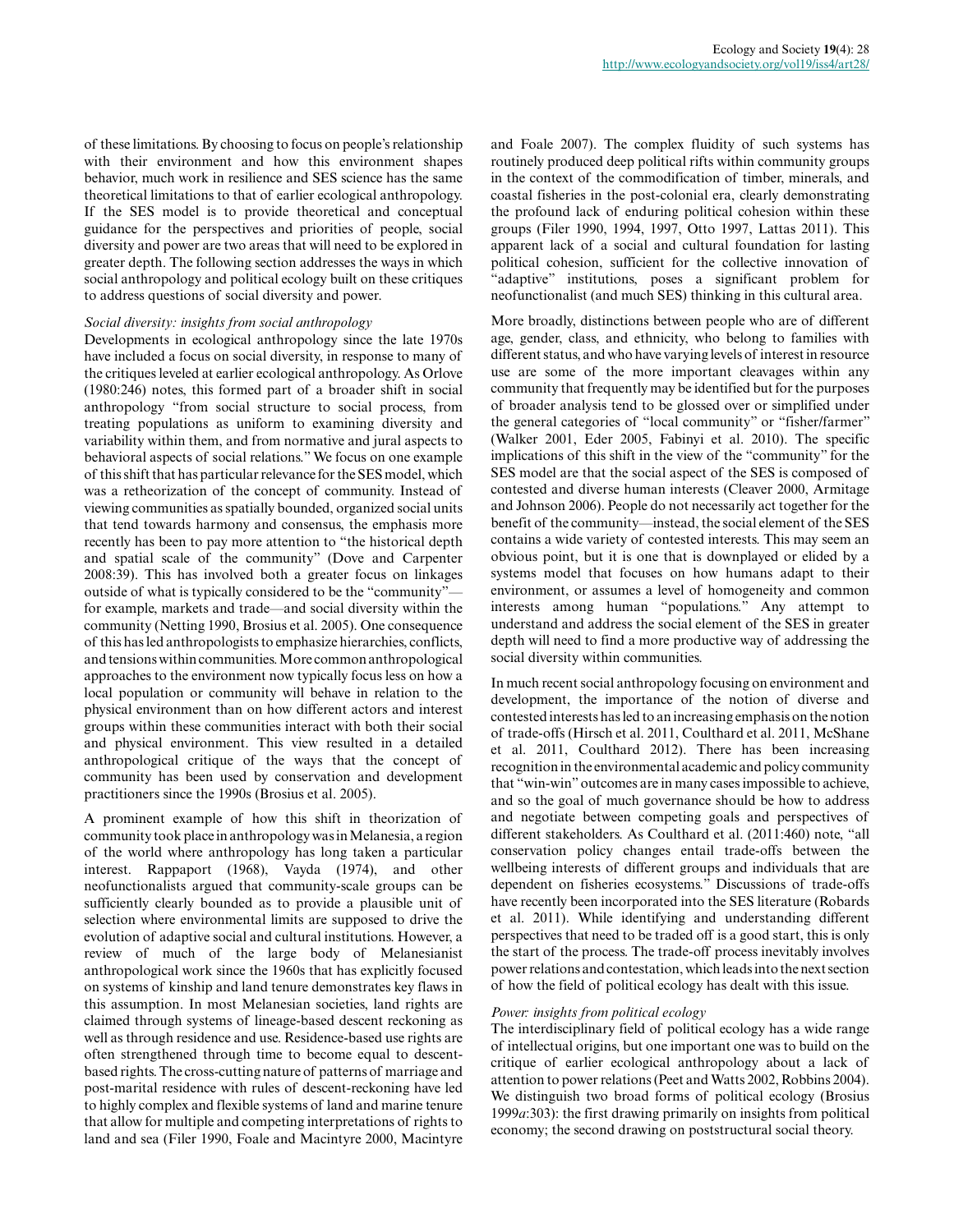The response to critiques of ecological anthropology drawing on political economy incorporated a wide range of neo-Marxian influences (Shanin 1971, Wallerstein 1974, Frank 1975), which argued that relations of resource users with the environment were mediated by market and capitalist relations. Early works in political ecology highlighted how environmental behavior was typically not driven by reasons directly related to the environment but by poverty and marginalization driven by political-economic forces at higher scales (Blaikie 1985, Blaikie and Brookfield 1987). While SES resilience literature has to some extent engaged with these fundamental ideas of political ecology (Peterson 2000), there has been less engagement with more recent versions of political ecology that use a wider range of theoretical approaches. This reflects the inherent fragmentary nature of the field, as the diversity of approaches that has been labeled as "political ecology" makes it difficult to define it as such (Brosius 1999*a*:303). One important influence on more recent forms of political ecology is Foucault's (1972, 1980) poststructural insights on power, knowledge, and discourse. More recent political ecology is characterized by the analysis of both material and discursive contestation, arguing that practical struggles are always simultaneously struggles for "truth" and meaning—struggles that happen in imagination and representation at the same time as they are conducted in the material world (Peet and Watts 2002:37). Drawing heavily on the work of Foucault (1972, 1980), it highlights the ways in which representations, narratives, and discourses shape how people perceive and behave in relation to the environment (see Brosius 1997, 1999*a*, *b*, Agrawal 2005, Tsing 2005, and Li 2007 for examples of influential works that emphasize the ways in which power and knowledge matter for human–environment relations).

Brosius' (1999*b*, 2006) work on environmentalist campaigns among the Penan in Sarawak, Malaysia, highlights the importance of these discursive characteristics. He shows how the romantic and essentialized images of the Penan presented by environmentalists distorted and dehumanized them, reducing the complex situation of the Penan to simplistic narratives that were then used to advance the strategic objectives of environmentalists. Similarly, with regard to traditional ecological knowledge, Brosius has argued that this local knowledge and the way it is expressed should be regarded as a form of political knowledge, not just knowledge about the environment. His work demonstrates how local knowledge is typically expressed by local people who are concerned primarily with political problems of environmental rights and access. In direct contrast to the view that local environmental knowledge is concerned primarily with or related to environmental management, Brosius (2006:136) contends therefore that "[w]hat matters is not how much Penan know about the landscape they inhabit, but how they position that knowledge, and themselves, within the broader contours of power" (see also Filer 2009). More recent approaches in political ecology have explored how governance initiatives for the environment serve to change the ways in which subjects of these initiatives perceive and behave towards the environment, producing different thoughts and actions (Agrawal 2005, Dressler 2013).

The wider, fundamental point that is made in much of this literature is that the ways in which an environment (or an SES) is managed is not something that can be reduced to a matter of objective analysis. It is a value-laden exercise that is contested by groups with differential power, who employ a range of strategies that include debating and negotiating the very ways in which environmental issues are commonly understood and represented. From this critical discursive perspective, therefore, the SES resilience model could potentially be viewed as a perspective that brings into focus certain interests (the system as a whole, human relationships with the environment, the intrinsic value of that environment), while marginalizing others (social processes at a fine scale, human interests outside of or opposed to the environment). As Cote and Nightingale (2012:482) point out, "[t] he goal in conventional resilience research seems to be to get the facts right so they can be inserted into a (modeled) system. On the other hand, situating resilience problem formulations in contestations over knowledge brings to the fore questions about whose resilience we are concerned with, and to what end." Investigating how knowledge about the environment is produced is inevitably central to understanding how environmental problems, processes, and solutions are framed, normalized, and contested.

## **DISCUSSION AND CONCLUSION**

As many otherwise critical social scientists have noted, the SES model represents a significant attempt to cross disciplines and build a holistic perspective on human–environment relations. Key limitations of this perspective, however, bear remarkable similarities to the limitations of earlier forms of ecological anthropology. We have focused on three specific elements that relate to such a perspective: an excessive focus on how humans adapt to their environments, a lack of attention to social diversity, and a lack of attention to values and power. We have examined how different strands of social anthropology and political ecology have responded to address these limitations. We now discuss the potential value of these perspectives to resilience science, and emerging examples in resilience literature that complement these perspectives.

In many ways, this paper, and many of the discussions in this Special Issue, more broadly, reflect the challenges involved in trying to integrate different forms of natural and social science. Different intellectual traditions often have fundamentally different assumptions and epistemologies, which can lead to basic misunderstandings among scholars about the nature of knowledge (Flyvbjerg 2001). For example, the goal of much positivist natural science is to progressively generate cumulative knowledge that can produce objective, generalizable information, or in Cote and Nightingale's (2012) words with reference to much SES resilience literature, "get the facts right." By contrast, more interpretive traditions in social science have typically held a strong skepticism of "grand narratives" that attempt to explain reality as if it were distinct from how humans perceive, measure, and interact with it.

Given these challenges, there are difficulties when attempting to present one view of how the "social" can be better conceptualized in an improved "model" of an SES. As Bell (2005) notes in a critique of the systems metaphor, there are significant problems in the idea of searching for a "theory of everything," and learning how to accept differences in disciplinary perspective is a fundamental part of meaning and learning. We suggest that instead of trying to explicitly integrate forms of social theory into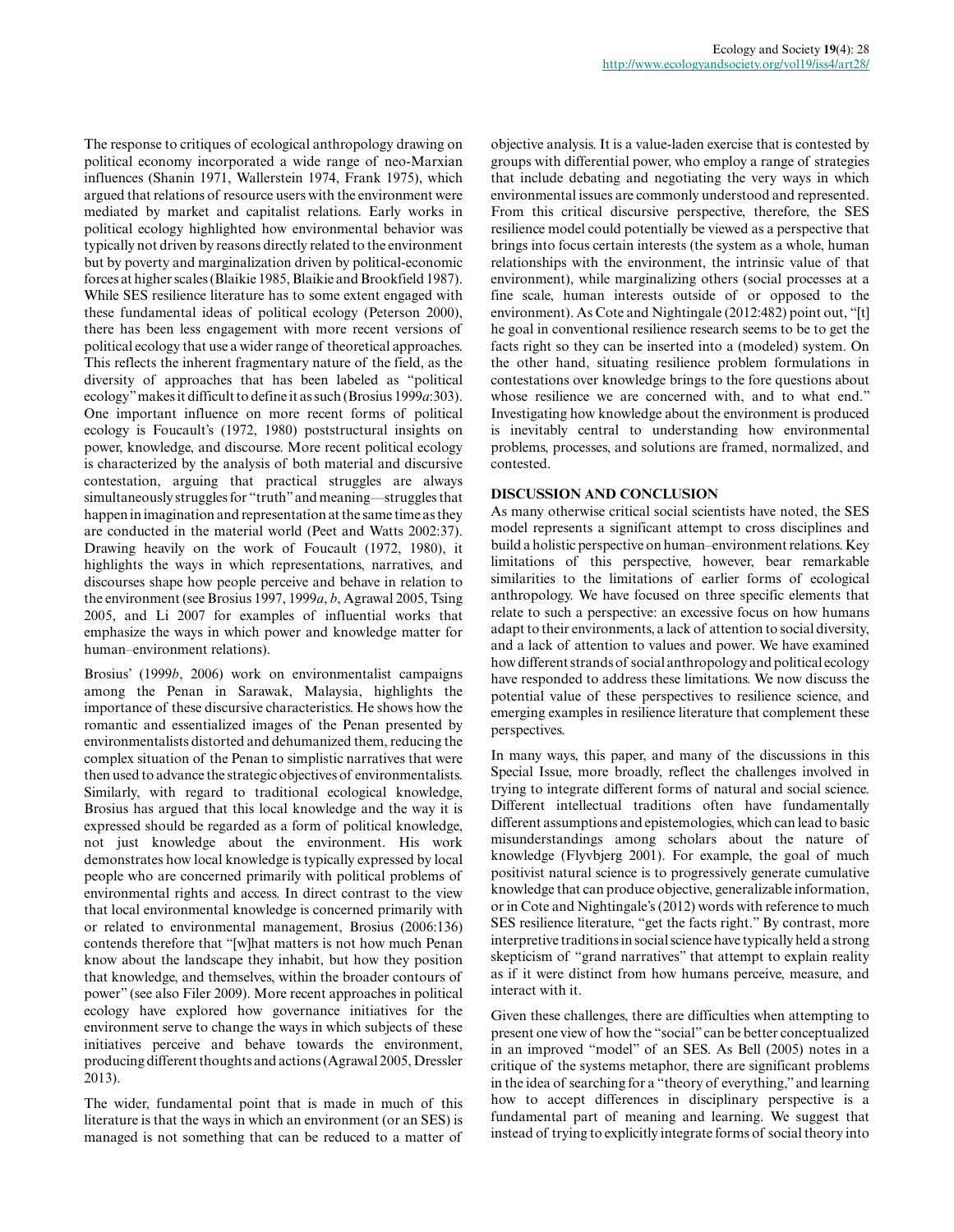an overarching "grand narrative" that describes the nature of reality, it may be more productive to adopt a more humble goal of simply fostering more genuine interdisciplinary dialogue. While this process is messier than the creation of neat conceptual models and frameworks, such interdisciplinary dialogue where divergent views and perspectives are explicitly borne in mind may in the long run prove more pragmatic and realistic. Although the critiques of ecological anthropology we have discussed are well established, SES resilience scholars have yet to reflect on them explicitly in several decades of research. Simply raising them again, explicitly, can help resilience scholars to understand that in conceptualizing the social, they do not need to "reinvent the wheel" but would do better to explore the evolution of other disciplines. We have suggested at least two entry points where the adoption of interdisciplinary dialogue may be of value to resilience studies—the importance of recognizing trade-offs, and a more critical understanding of how power operates.

To date, recognition of the importance of diverse and contested interests within an SES has received relatively little attention, but this has been changing in recent years with contributions from scholars from development studies (Béné et al. 2012, Coulthard 2012) and anthropology (Armitage and Johnson 2006, Fabinyi 2009, Leach 2008), and within resilience studies themselves (Duit et al. 2010, Robards et al. 2011). This focus on trade-offs among diverse and contested interests in SESs complements the work of other scholars in anthropology, environment, and development (Hirsch et al. 2011, McShane et al. 2011), who have emphasized the necessity of making the trade-offs in environmental decision-making as transparent and visible as possible. By increasing the focus on social diversity within an SES, resilience studies would be better able to understand how current or changed system configurations affect different people in different ways. This is essential in order to understand resilience at different spatial (e.g., individual, household, community) and temporal scales (historical, present, intergenerational).

We have also highlighted the need for a more critical understanding of power. While understanding the diverse perspectives of different interest groups in an SES is important, power relations mean that these different voices can be marginalized or privileged, easy to identify or invisible (Brosius 1999*b*). Importantly, power is not just focused on the material dimension but the discursive as well. A better understanding of the discursive dimensions of power in SESs would encourage resilience scientists to deconstruct whose voices become privileged and whose voices are silenced, and why, in debates over resilient SESs. Such deconstruction does not have to descend into extreme forms of postmodernist philosophical debate in order to be a powerful corrective to technocratic viewpoints that elide the existence of inequality (Ferguson 1994, Li 2007, Easterly 2014, Fabinyi et al. 2014). Despite some progress by resilience scholars in this direction, we argue that there remains much room for a greater engagement with these issues, and to make greater use of the approaches that help us understand them.

There are four ways in which trade-offs and power can be better incorporated into resilience science. First, and perhaps most importantly, our discussion has highlighted how the way we frame research questions and define the unit of analysis determines the sorts of questions asked and answered. Simply, a more explicit focus on different points of view, conflict, contestation, micropower dynamics (intracommunity and intrahousehold), and macrosystems dynamics (dominant political and economic systems) could significantly alter the contributions of resilience science to key societal challenges with environmental dimensions (poverty, inequity, security). By being more aware of such perspectives, we suggest that resilience scientists have the capacity to create more inclusive analyses that encompass a greater diversity of perspectives. Bohle et al. (2009) demonstrates clearly how the resilience of the urban food system in Dhaka was maintained at the expense of access to affordable food for the most vulnerable individuals in the SES. This was achieved through an explicit analytical focus on trade-offs across scales. Second, integration of conceptual and analytical ideas can offer new and practical tools for analysis. Resilience science is increasingly informed by scholarship on vulnerability (Nelson et al. 2007, Béné et al. 2012), climate change (Tompkins and Adger 2004, Adger et al. 2011), social innovation (Westley et al. 2011), governance (Duit et al. 2010), and development studies (Armitage et al. 2012, Marshall et al. 2012). More specifically, scholars have also attempted to integrate concepts such as the adaptive cycle and structuration theory (Pelling and Manuel-Navarette 2011), the adaptive cycle and entrepreneurship (Westley et al. 2013), and social and ecological attractors (Hatt 2013), to name a few examples. Third, methodologically, utilizing approaches that allow people to reflect on "the meaning of things" or their own interpretations of their and other's resilience, knowledge, adaptive capacity, and agency can add a new, little-explored dimension to resilience science (see Duit et al. 2010 for further reflections on conceptual and methodological choices in SES research). This could, for example, involve a greater engagement with ethnographic and other qualitative research methods (Fabinyi et al. 2010, 2014). Finally, conscientiously steering away from the normative bias often associated with resilience thinking, and focusing on the practical application and empirical outcomes of resilience in practice (whether good or bad overall and for specific societies, groups, and individuals) could inform a more grounded understanding of SES resilience. The uptake of resilience concepts in policy and practice that challenge the status quo (Brown 2014) provide a rich context for more politically sensitive analyses of resilience and social change.

In sum, we have highlighted the importance of understanding how other disciplines and fields have approached similar conceptual challenges to those that currently preoccupy many SES resilience scholars. We have focused on how social anthropology and political ecology have historically addressed challenges related to earlier ecological anthropological conceputalizations of social diversity and power. We specifically identified conceptual discussions surrounding trade-offs, and a scholarly tradition focusing on the intersections between power, knowledge, and contestation as important areas of contemporary research. By engaging with these areas of research, SES resilience scholars may be able to incorporate their insights into more grounded and pragmatic approaches to environment and development.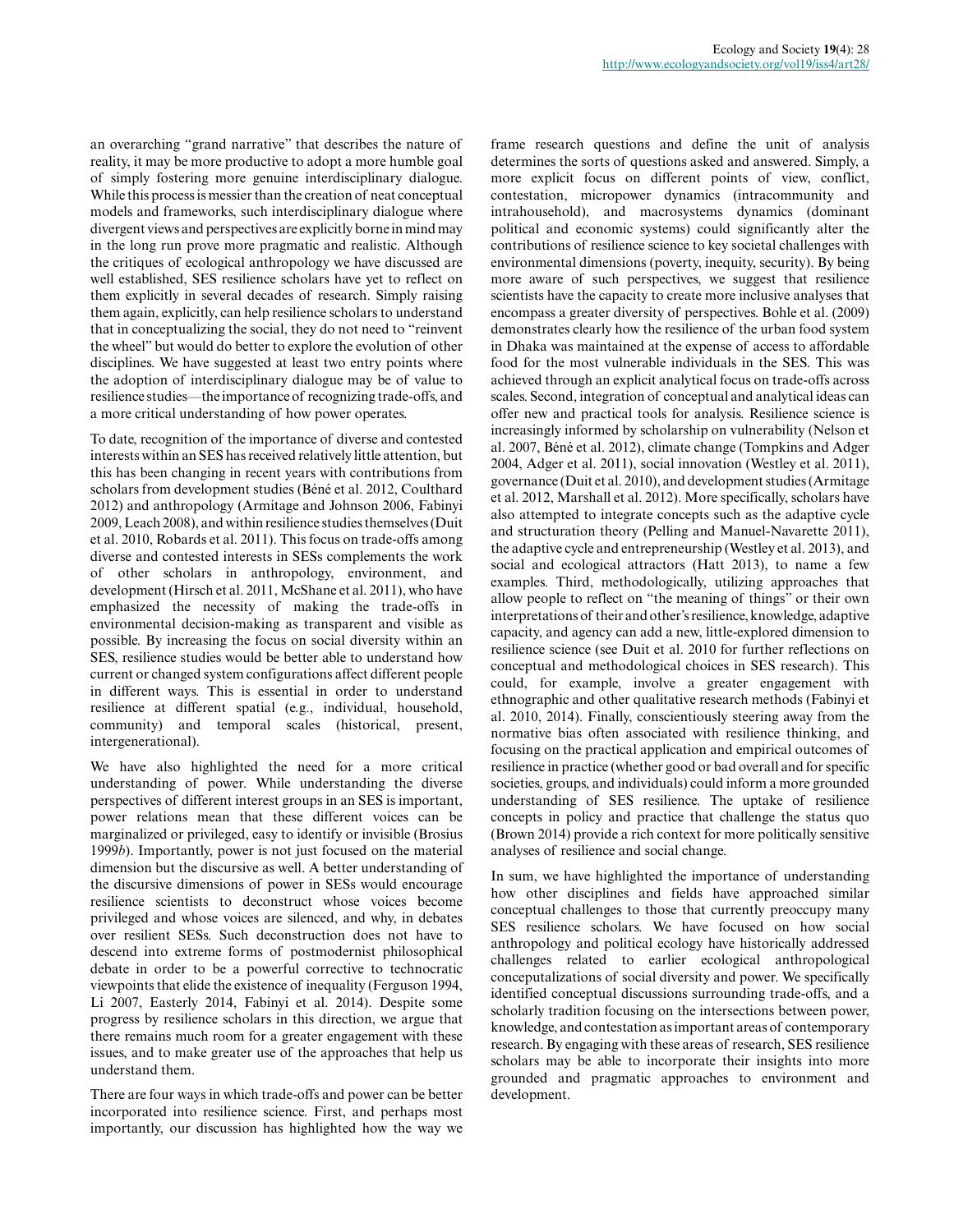*Responses to this article can be read online at:* [http://www.ecologyandsociety.org/issues/responses.](http://www.ecologyandsociety.org/issues/responses.php/7029) [php/7029](http://www.ecologyandsociety.org/issues/responses.php/7029)

## **Acknowledgments:**

*This research was supported by the Australian Research Council Centre of Excellence for Coral Reef Studies, and a Branco Weiss - Society in Science Fellowship (M. Fabinyi).*

## **LITERATURE CITED**

Abel, N., D. H. M. Cumming, and J. M. Anderies. 2006. Collapse and reorganization in social-ecological systems: questions, some ideas, and policy implications. *Ecology and Society* 11(1):17. [online] URL: [http://www.ecologyandsociety.org/vol11/iss1/](http://www.ecologyandsociety.org/vol11/iss1/art17/) [art17/](http://www.ecologyandsociety.org/vol11/iss1/art17/)

Adger, W. N., K. Brown, D. R. Nelson, F. Berkes, H. Eakin, C. Folke, K. Galvin, L. Gunderson, M. Goulden, K. O'Brien, J. Ruitenbeek, and E. L. Tompkins. 2011. Resilience implications of policy responses to climate change. *Wiley Interdisciplinary Reviews: Climate Change* 2(5):757–766. [http://dx.doi.org/10.1002/](http://dx.doi.org/10.1002%2Fwcc.133) [wcc.133](http://dx.doi.org/10.1002%2Fwcc.133)

Agrawal, A. 2005. *Environmentality: technologies of government and the making of subjects*. Duke University Press, Durham, North Carolina, USA.

Armitage, D. 2008. Governance and the commons in a multi-level world. *International Journal of the Commons* 2(1):7–32.

Armitage, D., C. Béné, A. T. Charles, D. Johnson, and E. H. Allison. 2012. The interplay of well-being and resilience in applying a social-ecological perspective. *Ecology and Society* 17 (4):15. [http://dx.doi.org/10.5751/ES-04940-170415](http://dx.doi.org/10.5751%2FES-04940-170415)

Armitage, D., and D. Johnson. 2006. Can resilience be reconciled with globalization and the increasingly complex conditions of resource degradation in Asian coastal regions? *Ecology and Society* 11(1):2. [online] URL: [http://www.ecologyandsociety.](http://www.ecologyandsociety.org/vol11/iss1/art2/) [org/vol11/iss1/art2/](http://www.ecologyandsociety.org/vol11/iss1/art2/) 

Bell, M. M. 2005. The vitality of difference: systems theory, the environment, and the ghost of Parsons. *Society & Natural Resources* 18(5):471–478. [http://dx.doi.org/10.1080/08941920590924963](http://dx.doi.org/10.1080%2F08941920590924963)

Béné, C., R. G. Wood, A. Newsham, and M. Davies. 2012. Resilience: new utopia or new tyranny? Reflections about the potentials and limits of the concept of resilience in relation to vulnerability reduction programmes. *IDS Working Paper* Number 405, CSP Working Paper Number 6.

Berkes, F. 1999. *Sacred ecology: traditional ecological knowledge and management systems*. Taylor & Francis, Philadelphia, Pennsylvania, USA and London, UK.

Berkes, F. 2006. From community-based resource management to complex systems. *Ecology and Society* 11(1):45. [online] URL: <http://www.ecologyandsociety.org/vol11/iss1/art45/>

Berkes, F., J. Colding, and C. Folke. 2000. Rediscovery of traditional ecological knowledge as adaptive management. *Ecological Applications* 10:1251–1262. [http://dx.doi.org/10.1890/1051-0761](http://dx.doi.org/10.1890%2F1051-0761%282000%29010%5B1251%3AROTEKA%5D2.0.CO%3B2) [\(2000\)010\[1251:ROTEKA\]2.0.CO;2](http://dx.doi.org/10.1890%2F1051-0761%282000%29010%5B1251%3AROTEKA%5D2.0.CO%3B2)

Berkes, F., and C. Folke. 1998. *Linking social and ecological systems: management practices and social mechanisms for building resilience*. Cambridge University Press, Cambridge, UK.

Berkes, F., and C. S. Seixas. 2005. Building resilience in lagoon social-ecological systems: a local-level perspective. *Ecosystems* 8:967–974.

Biggs, R., M. Schlüter, D. Biggs, E. L. Bohensky, S. BurnSilver, G. Cundill, V. Dakos, T. M. Daw, L. S. Evans, K. Kotschy, A. M. Leitch, C. Meek, A. Quinlan, C. Raudsepp-Hearne, M. D. Robards, M. L. Schoon, L. Schultz, and P. C. West. 2012. Towards principles for enhancing the resilience of ecosystem services. *Annual Review of Environment and Resources* 37:421–448. [http://](http://dx.doi.org/10.1146%2Fannurev-environ-051211-123836) [dx.doi.org/10.1146/annurev-environ-051211-123836](http://dx.doi.org/10.1146%2Fannurev-environ-051211-123836)

Blaikie, P. 1985. *The political economy of soil erosion in developing countries*. Longman, London, UK.

Blaikie, P., and H. Brookfield. 1987. *Land Degradation and Society*. Methuen, London, UK.

Bohensky, E. L. 2008. Discovering resilient pathways for South African water management: two frameworks for a vision. *Ecology and Society* 13(1):19. [online] URL: [http://www.ecologyandsociety.](http://www.ecologyandsociety.org/vol13/iss1/art19/) [org/vol13/iss1/art19/](http://www.ecologyandsociety.org/vol13/iss1/art19/)

Bohensky, E., and T. Lynam. 2005. Evaluating responses in complex adaptive systems: insights on water management from the Southern African Millennium Ecosystem Assessment (SAfMA). *Ecology and Society* 10(1):11. [online] URL: [http://](http://www.ecologyandsociety.org/vol10/iss1/art11/) [www.ecologyandsociety.org/vol10/iss1/art11/](http://www.ecologyandsociety.org/vol10/iss1/art11/)

Bohle, H. G., B. Etzold, and M. Keck. 2009. Resilience as agency. *Update 2, International Human Dimensions Programme on Global Environmental Change*.

Brosius, J. P. 1997. Endangered forest, endangered people: environmentalist representations of indigenous knowledge. *Human Ecology* 25(1):47–69. [http://dx.doi.org/10.1023/A:1021983819369](http://dx.doi.org/10.1023%2FA%3A1021983819369)

Brosius, J. P. 1999*a*. Analyses and interventions: anthropological engagements with environmentalism. *Current Anthropology* 40:277–309. [http://dx.doi.org/10.2307/2991397](http://dx.doi.org/10.2307%2F2991397)

Brosius, J. P. 1999*b*. Green dots, pink hearts: displacing politics from the Malaysian rain forest. *American Anthropologist* 101:36– 57. [http://dx.doi.org/10.1525/aa.1999.101.1.36](http://dx.doi.org/10.1525%2Faa.1999.101.1.36) 

Brosius, J. P. 2006. 'What counts as local knowledge in global environmental assessments and conventions?' *In* W. V. Reid, F. Berkes, T. Wilbanks, and D. Capistrano, editors. *Bridging scales and epistemologies: linking local knowledge and global science in multi-scale assessments*. Island Press, Washington, D.C., USA.

Brosius, J. P., A. L. Tsing, and C. Zerner, editors. 2005. *Communities and conservation: histories and politics of community-based natural resource management*. AltaMira Press, Walnut Creek, California, USA.

Brown, K. 2014. Global environmental change: a social turn for resilience? *Progress in Human Geography* 38 (1):107–117. [http://](http://dx.doi.org/10.1177%2F0309132513498837) [dx.doi.org/10.1177/0309132513498837](http://dx.doi.org/10.1177%2F0309132513498837) 

Carrier, J. G. 1987. Marine tenure and conservation in Papua New Guinea. Pages 142–167 *in* B. J. McCay and J. M. Acheson, editors. *The question of the commons: the culture and ecology of communal resources*. University of Arizona Press, Tucson, Arizona, USA.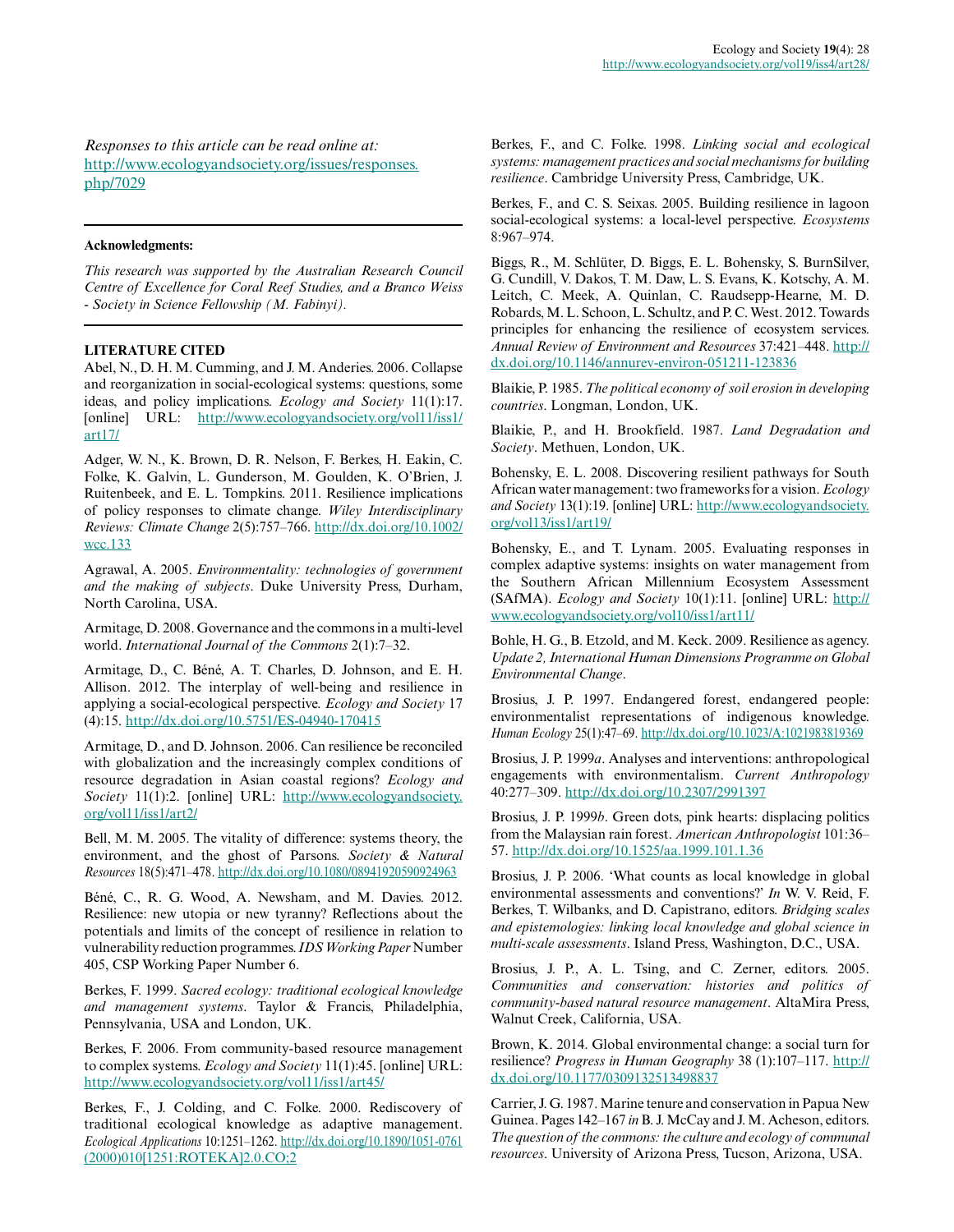Castro, A. P., and E. Nielsen. 2001. Indigenous people and comanagement: implications for conflict management. *Environmental Science & Policy* 4(4-5):229–239. [http://dx.doi.org/10.1016/](http://dx.doi.org/10.1016%2FS1462-9011%2801%2900022-3) [S1462-9011\(01\)00022-3](http://dx.doi.org/10.1016%2FS1462-9011%2801%2900022-3) 

Chouin, G. 2002. Sacred groves in history: pathways to the social shaping of forest landscapes in coastal Ghana. *IDS Bulletin* 33 (1):39–46. [http://dx.doi.org/10.1111/j.1759-5436.2002.tb00005.x](http://dx.doi.org/10.1111%2Fj.1759-5436.2002.tb00005.x) 

Cinner, J., E., and S. Aswani. 2007. Integrating customary management into marine conservation. *Biological Conservation* 140(3–4):201–216. [http://dx.doi.org/10.1016/j.biocon.2007.08.008](http://dx.doi.org/10.1016%2Fj.biocon.2007.08.008) 

Cleaver, F. 2000. Moral ecological rationality, institutions and the management of common property resources. *Development and Change* 31(2):361–383. [http://dx.doi.org/10.1111/1467-7660.00158](http://dx.doi.org/10.1111%2F1467-7660.00158) 

Cleaver, F., and T. Frank. 2005. How institutions elude design: river basin management and sustainable livelihoods. *BCID Research Paper No. 12*. University of Bradford, Bradford, UK.

Cohen, P. J., and S. J. Foale. 2013. Sustaining small-scale fisheries with periodically harvested marine reserves. *Marine Policy* 37:278–287. [http://dx.doi.org/10.1016/j.marpol.2012.05.010](http://dx.doi.org/10.1016%2Fj.marpol.2012.05.010)

Cote, M., and A. J. Nightingale. 2012. Resilience thinking meets social theory: situating social change in socio-ecological systems (SES) research. *Progress in Human Geography* 36(4):475–489. [http://dx.doi.org/10.1177/0309132511425708](http://dx.doi.org/10.1177%2F0309132511425708)

Coulthard, S. 2012. Can we be both resilient and well, and what choices do people have? Incorporating agency into the resilience debate from a fisheries perspective. *Ecology and Society* 17(1):4. [http://dx.doi.org/10.5751/ES-04483-170104](http://dx.doi.org/10.5751%2FES-04483-170104) 

Coulthard, S., D. Johnson, and J. A. McGregor. 2011. Poverty, sustainability and human wellbeing: a social wellbeing approach to the global fisheries crisis. *Global Environmental Change* 21 (2):453–463. [http://dx.doi.org/10.1016/j.gloenvcha.2011.01.003](http://dx.doi.org/10.1016%2Fj.gloenvcha.2011.01.003)

Crane, T. A. 2010. Of models and meanings: cultural resilience in social-ecological systems. *Ecology and Society* 15(4):19. [online] URL:<http://www.ecologyandsociety.org/vol15/iss4/art19/>

Cronon, W. 1995. *Uncommon ground: toward reinventing nature*. W. W. Norton & Co., New York, USA.

Cumming, G. S., D. H. M. Cumming, and C. L. Redman. 2006. Scale mismatches in social-ecological systems: causes, consequences, and solutions. *Ecology and Society* 11(1):14. [online] URL: [http://www.ecologyandsociety.org/vol11/iss1/](http://www.ecologyandsociety.org/vol11/iss1/art14/) [art14/](http://www.ecologyandsociety.org/vol11/iss1/art14/)

Davidson, D. J. 2010. The applicability of the concept of resilience to social systems: some sources of optimism and nagging doubts. *Society & Natural Resources* 23(12):1135–1149. [http://dx.doi.](http://dx.doi.org/10.1080%2F08941921003652940) [org/10.1080/08941921003652940](http://dx.doi.org/10.1080%2F08941921003652940) 

Davidson-Hunt, I. J., and R. M. O'Flaherty. 2007. Researchers, indigenous peoples, and place-based learning communities. *Society & Natural Resources* 20(4):291–305. [http://dx.doi.](http://dx.doi.org/10.1080%2F08941920601161312) [org/10.1080/08941920601161312](http://dx.doi.org/10.1080%2F08941920601161312) 

Descola, P., and G. Palsson. 1996. Introduction. Pages 1–21 *in* P. Descola and G. Palsson, editors. *Nature and Society*. Routledge, London, UK.

Diamond, J. 2005. Collapse: How societies choose to fail or succeed. Viking Press, New York, USA.

Dove, M., and C. Carpenter. 2008. Introduction: major historical currents in environmental anthropology. *In* M. Dove and C. Carpenter, editors. *Environmental anthropology: an historical reader*. Blackwell Press, Malden, Massachusetts, USA.

Dressler, W. 2013. Green governmentality and swidden decline on Palawan Island. *Transactions of the Institute of British Geographers* 39(2):250–264. [http://dx.doi.org/10.1111/tran.12026](http://dx.doi.org/10.1111%2Ftran.12026) 

Drew, J. A. 2005. The use of traditional ecological knowledge in marine conservation. *Conservation Biology* 19:1286–1293. [http://](http://dx.doi.org/10.1111%2Fj.1523-1739.2005.00158.x) [dx.doi.org/10.1111/j.1523-1739.2005.00158.x](http://dx.doi.org/10.1111%2Fj.1523-1739.2005.00158.x)

Duit, A., V. Galaz, K. Eckerberg, and J. Ebbesson. 2010. Governance, complexity, and resilience. *Global Environmental Change* 20:363–368. [http://dx.doi.org/10.1016/j.gloenvcha.2010.04.006](http://dx.doi.org/10.1016%2Fj.gloenvcha.2010.04.006) 

Easterly, W. 2014. *The tyranny of experts: economists, dictators, and the forgotten rights of the poor*. Basic Books, New York, USA.

Eder, J. F. 2005. Coastal resource management and social differences in Philippine fishing communities. *Human Ecology* 33:147–169. [http://dx.doi.org/10.1007/s10745-005-2430-Z](http://dx.doi.org/10.1007%2Fs10745-005-2430-Z)

Fabinyi, M. 2009. The political aspects of resilience. Pages 971– 975 *in Proceedings of the 11th International Coral Reef Symposium*. Fort Lauderdale, Florida, 7–11 July 2008. Session number 21.

Fabinyi, M., S. Foale, and M. Macintyre. 2014. Managing inequality or managing stocks? An ethnographicperspective on the governance of small-scale fisheries. *Fish and Fisheries* DOI: 10.1111/faf.12069 [http://dx.doi.org/10.1111/faf.12069](http://dx.doi.org/10.1111%2Ffaf.12069)

Fabinyi, M., M. Knudsen, and S. Segi. 2010. Social complexity, ethnography and coastal resource management in the Philippines. *Coastal Management* 38:617–632. [http://dx.doi.org/10.1080/089](http://dx.doi.org/10.1080%2F08920753.2010.523412) [20753.2010.523412](http://dx.doi.org/10.1080%2F08920753.2010.523412)

Ferguson, J. 1994. *The anti-politics machine: "development", depoliticization and bureaucratic power in Lesotho*. University of Minnesota Press, Minneapolis, Minnesota, USA.

Filer, C. 1990. The Bougainville Rebellion, the mining industry and the process of social disintegration in Papua New Guinea. *Canberra Anthropology* 13:1–39. [http://dx.doi.org/10.1080/0314](http://dx.doi.org/10.1080%2F03149099009508487) [9099009508487](http://dx.doi.org/10.1080%2F03149099009508487) 

Filer, C. 1994. The nature of the human threat to Papua New Guinea's biodiversity endowment. *In* N. Sekhran and S. Miller, editors. *Papua New Guinea biodiversity country study: the costs and benefits of conserving Papua New Guinea's biodiversity*. Papua New Guinea Department of Environment and Conservation, Conservation Resource Centre, Port Moresby, Papua New Guinea.

Filer, C. 1997. Compensation, rent and power in Papua New Guinea. *Compensation for resource development in Papua New Guinea*. National Centre for Development Studies (Pacific Policy Paper 24), Law Reform Commission of PNG (Monograph 6), and Australian National University, Boroko and Canberra.

Filer, C. 2009. A bridge too far: the knowledge problem in the millennium assessment. Pages 84–111 *in* J. Carrier and P. West,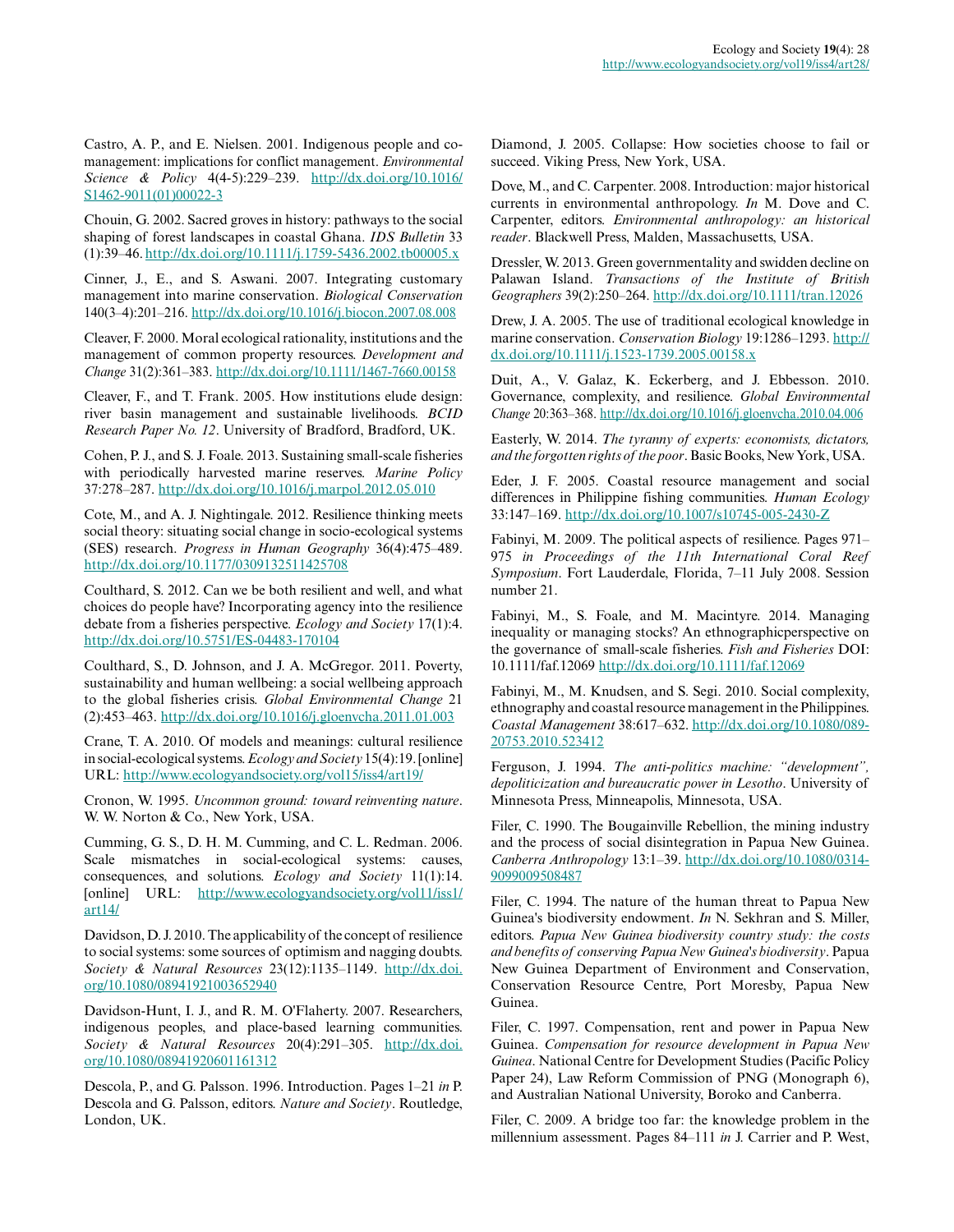editors. *Virtualism, governance and practice: vision and execution in environmental conservation*. Berghahn Books, New York, USA.

Flyvbjerg, B. 2001. *Making social science matter: why social inquiry fails and how it can succeed again*. Cambridge University Press, Cambridge, UK. [http://dx.doi.org/10.1017/CBO9780511810503](http://dx.doi.org/10.1017%2FCBO9780511810503) 

Foale, S., P. Cohen, S. Januchowski, A. Wenger, and M. Macintyre. 2011. Tenure and taboos: origins and implications for fisheries in the Pacific. *Fish and Fisheries* 12:357–369. [http://dx.](http://dx.doi.org/10.1111%2Fj.1467-2979.2010.00395.x) [doi.org/10.1111/j.1467-2979.2010.00395.x](http://dx.doi.org/10.1111%2Fj.1467-2979.2010.00395.x)

Foale, S., and M. Macintyre. 2000. Dynamic and flexible aspects of property tenure at West Nggela, Solomon Islands: implications for marine resource management. *Oceania* 71:30–45.

Folke, C. 2006. Resilience: the emergence of a perspective for social-ecological systems analyses. *Global Environmental Change* 16(3):253–267. [http://dx.doi.org/10.1016/j.gloenvcha.2006.04.002](http://dx.doi.org/10.1016%2Fj.gloenvcha.2006.04.002) 

Folke, C., J. Colding, and F. Berkes. 2003. Synthesis: building resilience and adaptive capacity in social-ecological systems. Pages 352–387 *in* F. Berkes, J. Colding, and C. Folke, editors. Navigating social-ecological systems: building resilience for complexity and change. Cambridge University Press, Cambridge.

Folke, C., T. Hahn, P. Olsson, and J. Norberg. 2005. Adaptive governance of social-ecological systems. *Annual Review of Environment and Resources* 30:441–473.

Folke, C., L. Pritchard, Jr., F. Berkes, J. Colding, and U. Svedin. 2007. The problem of fit between ecosystems and institutions: ten years later. *Ecology and Society* 12(1):30. [online] URL: [http://](http://www.ecologyandsociety.org/vol12/iss1/art30/) [www.ecologyandsociety.org/vol12/iss1/art30/](http://www.ecologyandsociety.org/vol12/iss1/art30/)

Forsyth, T. 2003. *Critical political ecology: the politics of environmental science*. Routledge, London, UK.

Foucault, M. 1972. *Archaeology of knowledge*. Tavistock, London, UK.

Foucault, M. 1980. *Power/knowledge: selected interviews and other writings 1972–1977*. Vintage, London, UK.

Frank, A. G. 1975. *On Capitalist underdevelopment*. Oxford University Press, Bombay, India.

Friedman, J. 1974. Marxism, structuralism and vulgar materialism. *Man* 9:444–469. [http://dx.doi.org/10.2307/2800695](http://dx.doi.org/10.2307%2F2800695) 

Glaesel, H. 1997. *Community approaches to marine management and conservation on the Kenyan coast*. Dissertation. University of Wisconsin, Madison, Wisconsin, USA.

Groube, L. M. 1993. Contradictions and malaria in Melanesian and Australian prehistory. Pages 164–186 *in* M. Spriggs, D. E. Yen, W. Ambrose, R. Jones, A. Thorne, and A. Andrews, editors. *A community of culture: the people and prehistory of the Pacific*. Australian National University, Canberra, Australia.

Gunderson, L. H., and C. S. Holling. 2002. *Panarchy: understanding transformations in human and natural systems*. Island Press, Washington D.C., USA.

Harris, M. 1966. The cultural ecology of India's sacred cattle. *Current Anthropology* 7:51–59. [http://dx.doi.org/10.1086/200662](http://dx.doi.org/10.1086%2F200662)

Hatt, K. 2013. Social attractors: a proposal to enhance 'resilience thinking' about the social. *Society & Natural Resources* 26(1):30– 43. [http://dx.doi.org/10.1080/08941920.2012.695859](http://dx.doi.org/10.1080%2F08941920.2012.695859) 

Hirsch, P. D., W. M. Adams, J. P. Brosius, A. Zia, N. Bariola, and J. L. Dammert. 2011. Acknowledging conservation trade-offs and embracing complexity. *Conservation Biology* 25(2):259–264.

Hornborg, A. 2009. Zero-sum world: challenges in conceptualizing environmental load displacement and ecologically unequal exchange in the world-system. *International Journal of Comparative Sociology* 50(3–4):237–262. [http://dx.doi.](http://dx.doi.org/10.1177%2F0020715209105141) [org/10.1177/0020715209105141](http://dx.doi.org/10.1177%2F0020715209105141)

Johannes, R. E. 1978. Traditional marine conservation methods in Oceania and their demise. *Annual Review of Ecology and Systematics* 9:349–364. [http://dx.doi.org/10.1146/annurev.](http://dx.doi.org/10.1146%2Fannurev.es.09.110178.002025) [es.09.110178.002025](http://dx.doi.org/10.1146%2Fannurev.es.09.110178.002025)

Johannes R. E. 2002. The renaissance of community-based marine resource management in Oceania. *Annual Reviews of Ecology and Systematics* 33:317–340. [http://dx.doi.org/10.1146/](http://dx.doi.org/10.1146%2Fannurev.ecolsys.33.010802.150524) [annurev.ecolsys.33.010802.150524](http://dx.doi.org/10.1146%2Fannurev.ecolsys.33.010802.150524) 

Kittinger, J. N. 2013. Human dimensions of small-scale and traditional fisheries in the Asia-Pacific region. *Pacific Science* 67:315–325. [http://dx.doi.org/10.2984/67.3.1](http://dx.doi.org/10.2984%2F67.3.1) 

Kremer, A. 1994. Equity in the fishery: a floodplain in N.E. Bangladesh. *Research paper R94E*. University of Bath, Bath, UK.

Lattas, A. 2011. Logging, violence and pleasure: neoliberalism, civil society and corporate governance in West New Britain. *Oceania* 81:88–107. [http://dx.doi.org/10.1002/j.1834-4461.2011.](http://dx.doi.org/10.1002%2Fj.1834-4461.2011.tb00095.x) [tb00095.x](http://dx.doi.org/10.1002%2Fj.1834-4461.2011.tb00095.x)

Leach, E. 1954. *Political systems of highland Burma: a study of Kachin social structure*. Harvard University Press, Cambridge, Massachusetts, USA.

Leach, M., editor. 2008. *Re-framing resilience: a symposium report*. STEPS Working Paper 13. STEPS Centre, Brighton, UK.

Lee, R. B., and I. Devore, editors. 1969. *Man the hunter*. Aldine Publishing Co., Chicago, Illinois, USA.

Li, T. M. 2007. *The will to improve: governmentality, development, and the practice of politics*. Duke University Press, Durham, North Carolina, USA. [http://dx.doi.org/10.1215/9780822389781](http://dx.doi.org/10.1215%2F9780822389781) 

Lieber, M. D. 1994. *More than a living: fishing and the social order on a Polynesian atoll*. Westview Press, Boulder, Colorado, USA.

Macintyre, M. A., and S. J. Foale. 2007. Land and marine tenure, ownership and new forms of entitlement on Lihir: changing notions of property in the context of a gold mining project. *Human Organization* 66:49–59.

Marshall, N. A., S. E. Park, W. N. Adger, K. Brown, and S. M. Howden. 2012. Transformational capacity and the influence of place and identity. *Environmental Research Letters* 7(3):034022. [http://dx.doi.org/10.1088/1748-9326/7/3/034022](http://dx.doi.org/10.1088%2F1748-9326%2F7%2F3%2F034022) 

McAnany, P., and N. Yoffee, editors. 2010. Questioning collapse: human resilience, ecological vulnerability, and the aftermath of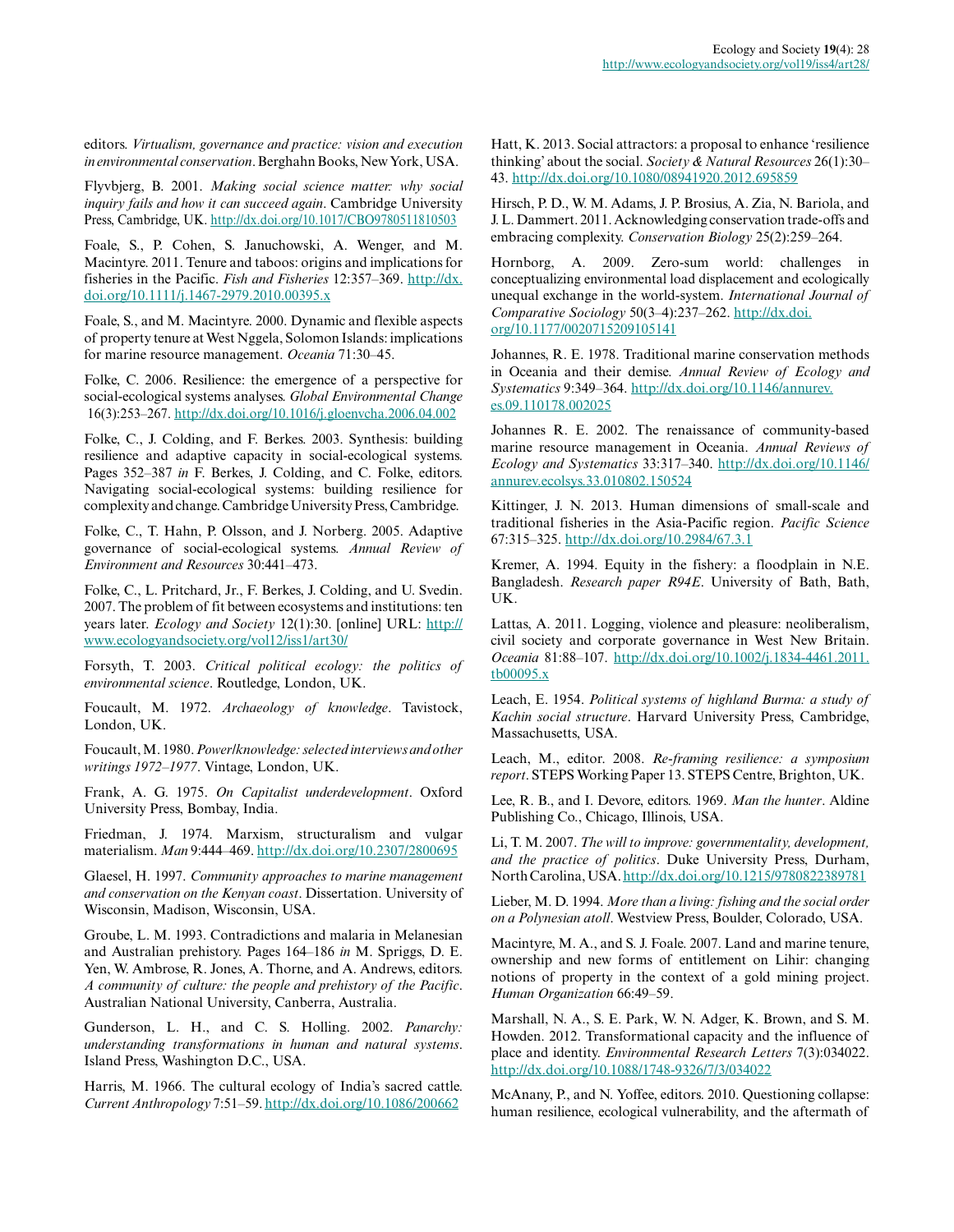empire. Cambridge University Press, Cambridge, New York, USA.

McShane, T. O., P. D. Hirsch, T. C. Trung, A. N. Songorwa, A. Kinzig, B. Monteferri, D. Mutekanga, H. V. Thang, J. L. Dammert, M. Pulgar-Vidal, M. Welch-Devine, J. P. Brosius, P. Coppolillo, and S. O'Connor. 2011. Hard choices: making tradeoffs between biodiversity conservation and human well-being. *Biological Conservation* 144:966–972. [http://dx.doi.org/10.1016/j.](http://dx.doi.org/10.1016%2Fj.biocon.2010.04.038) [biocon.2010.04.038](http://dx.doi.org/10.1016%2Fj.biocon.2010.04.038)

Millennium Ecosystem Assessment (MEA). 2003. *Ecosystems and human well-being: a framework for assessment*. Island Press, Washington, D.C., USA.

Neiland, A. E., S. P. Madakan, and C. Béné. 2005. Traditional management systems, poverty and change in the arid zone fisheries of northern Nigeria. *Journal of Agrarian Change* 5 (1):117–148. [http://dx.doi.org/10.1111/j.1471-0366.2004.00096.](http://dx.doi.org/10.1111%2Fj.1471-0366.2004.00096.x) [x](http://dx.doi.org/10.1111%2Fj.1471-0366.2004.00096.x)

Nelson, D. R., W. N. Adger, and K. Brown. 2007. Adaptation to environmental change: contributions of a resilience framework. *Annual Review of Environment and Resources* 32:395–419. [http://](http://dx.doi.org/10.1146%2Fannurev.energy.32.051807.090348) [dx.doi.org/10.1146/annurev.energy.32.051807.090348](http://dx.doi.org/10.1146%2Fannurev.energy.32.051807.090348) 

Netting, R. Mc. 1990. Links and boundaries: reconsidering the alpine village as ecosystem. Pages 229–246 *in* E. Moran, editor. *The ecosystem approach in anthropology: from concept to practice*. University of Michigan, Ann Arbor, Michigan, USA.

O'Brien, K., B. Hayward, and F. Berkes. 2009. Rethinking social contracts: building resilience in a changing climate. *Ecology and Society* 14(2):12. [online] URL: [http://www.ecologyandsociety.](http://www.ecologyandsociety.org/vol14/iss2/art12/) [org/vol14/iss2/art12/](http://www.ecologyandsociety.org/vol14/iss2/art12/)

Olsson, P., and C. Folke. 2001. Local ecological knowledge and institutional dynamics for ecosystem management: a study of Lake Racken watershed, Sweden. *Ecosystems* 4(2):85–104. [http://](http://dx.doi.org/10.1007%2Fs100210000061) [dx.doi.org/10.1007/s100210000061](http://dx.doi.org/10.1007%2Fs100210000061)

Olsson, P., C. Folke, and T. Hahn. 2004. Social-ecological transformation for ecosystem management: the development of adaptive co-management of a wetland landscape in southern Sweden. *Ecology and Society* 9(4):2. [online] URL: [http://www.](http://www.ecologyandsociety.org/vol9/iss4/art2/) [ecologyandsociety.org/vol9/iss4/art2/](http://www.ecologyandsociety.org/vol9/iss4/art2/)

Orans, M. 1975. Domesticating the functional dragon: an analysis of Piddocke's potlatch. *American Anthropologist* 77:312–328. [http://dx.doi.org/10.1525/aa.1975.77.2.02a00040](http://dx.doi.org/10.1525%2Faa.1975.77.2.02a00040) 

Orlove, B. S. 1980. Ecological anthropology. *Annual Review of Anthropology* 9:235–273. [http://dx.doi.org/10.1146/annurev.](http://dx.doi.org/10.1146%2Fannurev.an.09.100180.001315) [an.09.100180.001315](http://dx.doi.org/10.1146%2Fannurev.an.09.100180.001315) 

Ostrom, E. 1990. *Governing the commons: the evolution of institutions for collective action*. Cambridge University Press, New York, USA. [http://dx.doi.org/10.1017/CBO9780511807763](http://dx.doi.org/10.1017%2FCBO9780511807763) 

Ostrom, E. 1998. A behavioral approach to the Rational Choice Theory of collective action. *American Political Science Review* 92 (1):1–22. [http://dx.doi.org/10.2307/2585925](http://dx.doi.org/10.2307%2F2585925)

Ostrom, E. 2005. *Understanding institutional diversity*. Princeton University Press, Princeton, New Jersey, USA.

Ostrom, E. 2007. A diagnostic approach for going beyond panaceas. *Proceedings of the National Academy of Sciences of the*

*United States of America.* 104(39):15181–15187. [http://dx.doi.](http://dx.doi.org/10.1073%2Fpnas.0702288104) [org/10.1073/pnas.0702288104](http://dx.doi.org/10.1073%2Fpnas.0702288104) 

Otto, T. 1997. Baitfish royalties and customary marine tenure in Manus, Papua New Guinea. *Anthropological Forum* 7:667–690. [http://dx.doi.org/10.1080/00664677.1997.9967479](http://dx.doi.org/10.1080%2F00664677.1997.9967479) 

Peet, R., and M. Watts, editors. 2002. *Liberation ecologies: environment, development, social movements.* Routledge, London, UK.

Pelling, M., and D. Manuel-Navarrete. 2011. From resilience to transformation: the adaptive cycle in two Mexican urban centers. *Ecology and Society* 16(2):11. [online] URL: [http://www.](http://www.ecologyandsociety.org/vol16/iss2/art11/) [ecologyandsociety.org/vol16/iss2/art11/](http://www.ecologyandsociety.org/vol16/iss2/art11/)

Peterson, G. 2000. Political ecology and ecological resilience: an integration of human and ecological dynamics. *Ecological Economics* 35(3):323–336. [http://dx.doi.org/10.1016/S0921-8009](http://dx.doi.org/10.1016%2FS0921-8009%2800%2900217-2) [\(00\)00217-2](http://dx.doi.org/10.1016%2FS0921-8009%2800%2900217-2) 

Piddocke, S. 1969. The potlatch system of the southern Kwakiutl: a new perspective. *In* A. P. Vayda, editor. *Environment and cultural behaviour*. Natural History Press, Garden City, New York, USA.

Plummer, R., and D. R. Armitage. 2007. Charting the new territory of adaptive co-management: a Delphi study. *Ecology and Society* 12(2):10. [online] URL: [http://www.ecologyandsociety.](http://www.ecologyandsociety.org/vol12/iss2/art10/) [org/vol12/iss2/art10/](http://www.ecologyandsociety.org/vol12/iss2/art10/)

Rappaport, R. A. 1968. *Pigs for the ancestors: ritual ecology of a New Guinea people*. Yale University Press, New Haven, Connecticut, USA.

Robards, M. D., M. L. Schoon, C. L. Meek, and N. L. Engle. 2011. The importance of social drivers in the resilient provision of ecosystem services. *Global Environmental Change* 21:522–529. [http://dx.doi.org/10.1016/j.gloenvcha.2010.12.004](http://dx.doi.org/10.1016%2Fj.gloenvcha.2010.12.004)

Robbins, P. 2004. *Political ecology: a critical introduction*. Blackwell Publishing, Cornwall, UK.

Sahlins, M. 1978. Culture as protein and profit. *New York Review of Books* 25(18):45–53.

Scoones, I. 1999. New ecology and the social sciences: what prospects for fruitful engagement? *Annual Review of Anthropology* 28:479–507. [http://dx.doi.org/10.1146/annurev.](http://dx.doi.org/10.1146%2Fannurev.anthro.28.1.479) [anthro.28.1.479](http://dx.doi.org/10.1146%2Fannurev.anthro.28.1.479)

Scheffer, M., and F. R. Westley. 2007. The evolutionary basis of rigidity: locks in cells, minds, and society. *Ecology and Society* 12 (2):36. [online] URL: [http://www.ecologyandsociety.org/vol12/](http://www.ecologyandsociety.org/vol12/iss2/art36/) [iss2/art36/](http://www.ecologyandsociety.org/vol12/iss2/art36/) 

Shanin, T., editor. 1971. *Peasants and peasant societies*. Penguin Modern Sociology Readings. Penguin, Harmondsworth, England.

Shaxon, N. 2011. *Treasure islands: tax havens and the men who stole the world*. The Bodley Head, London, UK.

Steward, J. 1955. Theory of culture change: the methodology of multilinear evolution. Urbana, University of Illinois Press, Champaign, Illinois, USA.

Strathern, M. 1980. No nature, no culture: the Hagen case. Pages 174–222 *in* C. C. MacCormack and M. Strathern, editors. *Nature, culture and gender*. Cambridge University Press, Cambridge, UK.